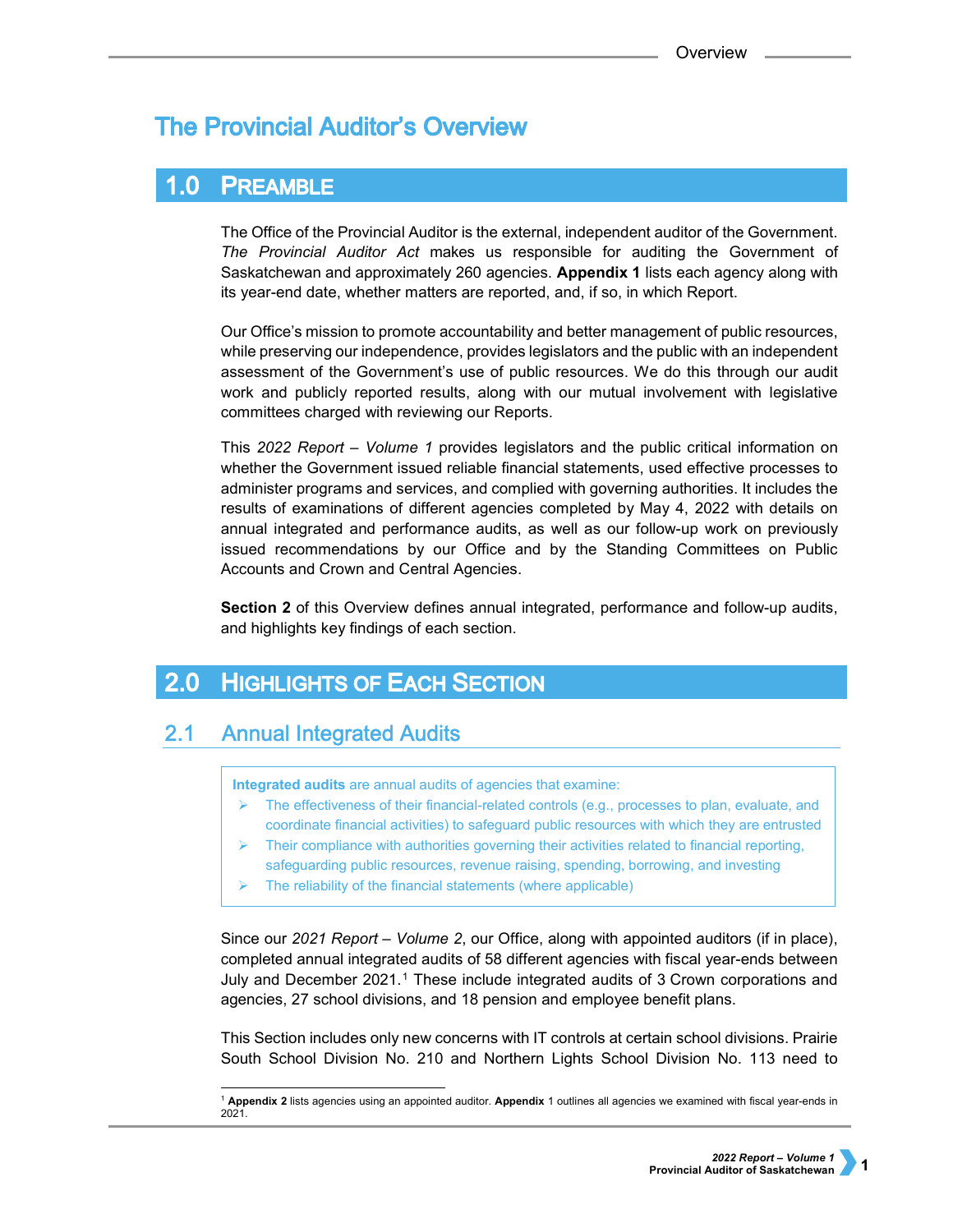appropriately restrict user access to their financial systems. Appropriately restricting privileged user access reduces the risk of staff either obtaining inappropriate access or making improper transactions.

Also, 13 school divisions use a key financial IT system—managed by a third-party service provider—with identified system vulnerabilities that exposes them to increased cybersecurity risks. An opportunity exists for the Ministry of Education to work with the impacted school divisions not only to improve the monitoring of the IT system and the service provider, but also to mitigate identified risks and reduce cyber threats.

#### $2.2^{\circ}$ **Performance Audits**

**Performance audits** take a more in-depth look at processes related to the management of public resources or compliance with legislative authorities. Performance audits span various topics and government sectors. In selecting which areas to audit, we attempt to identify topics with the greatest financial, social, health, or environmental impact on Saskatchewan.

This Section of the Report includes the results of six non-financial, performance audits completed since our last Report (*2021 Report – Volume 2*).

## **Chapter 3: 3sHealth—Managing Disability Claims**

### **What our Office examined:**

3sHealth's management of disability claims for certain healthcare employees. At October 2021, there were about 40,000 healthcare employees from various healthcare organizations among the four disability income plans.

### **Why our Office examined this area:**

A serious injury or illness can mean loss of income and future security, as well as emotional difficulties for an injured employee. The longer employees stay away from work with a disability, the less likely they are to return to employment.

3sHealth having effective processes to manage disability claims can help minimize delays in injured employees receiving appropriate financial support and treatment to improve their mental and physical health, and to return to work. 3sHealth receives about 250 disability benefit applications monthly.

- **Disability claims increasing**: More than 3,600 disability claims between January and October 2021 compared to over 3,200 in 2020
- **Majority of claims accepted**: 128 claims (4%) denied between January and October 2021
- **Appeals on denied claims declining**: 22.7% appealed in 2021 compared to 49.3% appealed in 2019
- 68 appeals on denied claims in 2020, with 35 claim decisions overturned after appeal
- Claim decisions made within eight business days—over 80% of the time
- **80% of appeal decisions made later** than the expected 30 days

**What our Office found**: Overall, 3sHealth has effective processes to manage disability claims, but needs to improve in a few areas.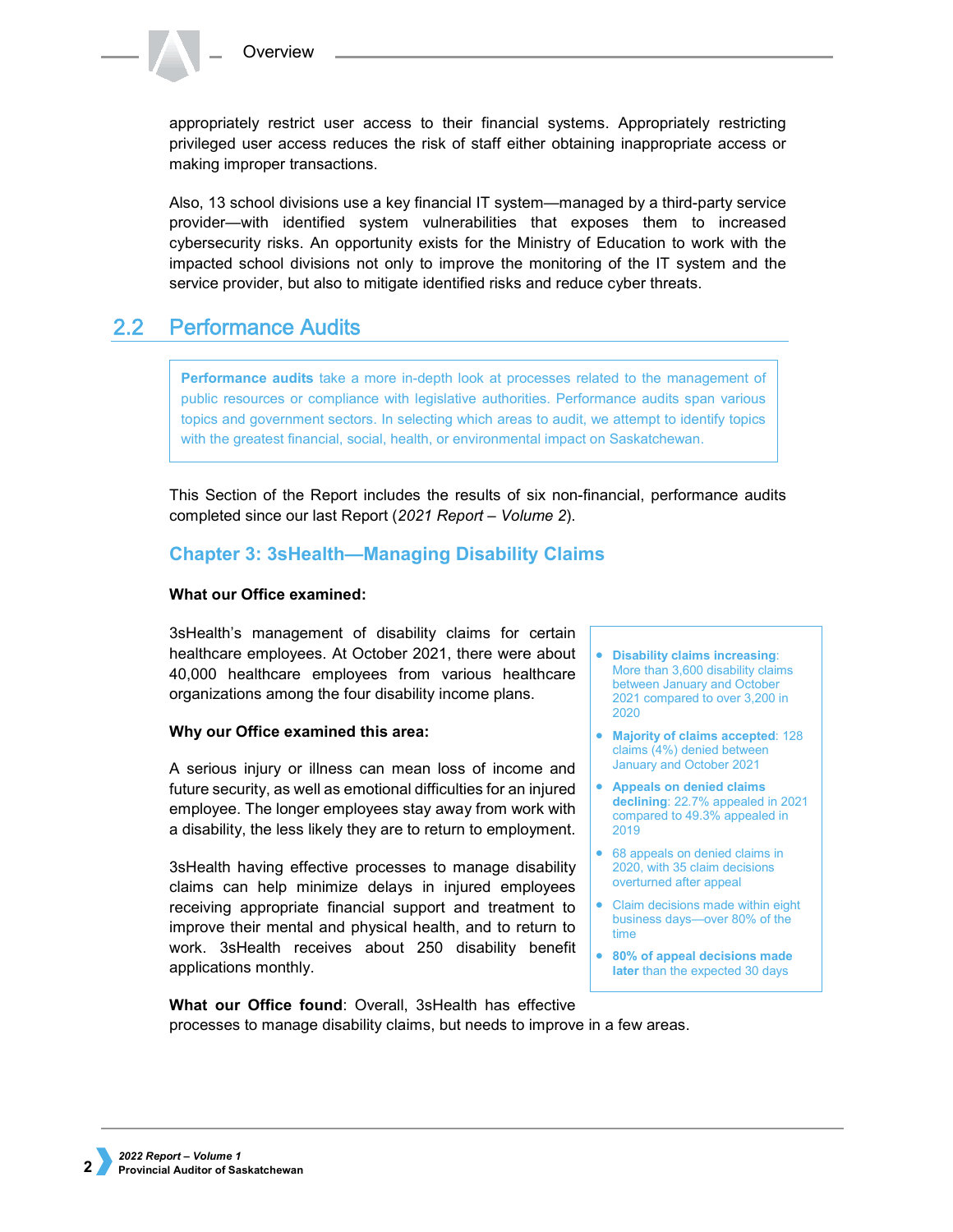3sHealth needs to:

- Submit claim applications to adjudicators in a timely manner (delays ranged from 4– 11 days)
- $\triangleright$  Follow established timelines to complete appeal reviews (i.e., within 30 days) or document reasons for delays
- Centrally track and analyze complaints from disability plan members
- $\triangleright$  Enhance written reports to senior management and to the Board about disability claim management processes (e.g., reasons 8-day claim decision target missed, whether appeals reviewed within 30 days and if not, why not)

## **Chapter 7: Saskatchewan Workers' Compensation Board— Administering Psychological Injury Claims**

**What our Office examined:** Workers' Compensation Board's processes to administer compensation claims for psychological injury.

**Why our Office examined this area:** Psychological or mental health issues are the number one cause of disability in Canada. Psychological injuries are often complex, and, as a claim, generally more difficult to administer and frequently require more judgment than some other injuries.

WCB revised its compensation processes for psychological injuries in 2016 due to changes in its Act that defines rules regarding psychological injury. The number of psychological claims and their costs continue to increase. The duration of psychological injury claims are often longer than for other types of injuries.

**What our Office found:** WCB communicates requirements necessary to apply for psychological injury compensation benefits and to submit appeals. WCB maintains clear policies and procedures to guide the adjudication of

- A **traumatic event** is a single or series of events that arose out of or in the course of employment that may result in psychological injury
- **578 psychological injury claims** received and 238 accepted (41%) in 2021; corrections workers and paramedics have highest amount of accepted claims
- **Claim decisions not always made within 14 business days**
- About 50 appeals for psychological claims in 2021, with six claim decisions overturned after the appeal
- Appeal decisions made within 30 days 80% of the time

psychological injury claims, except it needs to enhance its guidance in certain areas, and follow its procedures in other areas.

Workers' Compensation Board needs to:

- Regularly (every three weeks) communicate with psychological injury claimants
- Make timely (i.e., within 14 business days) psychological injury claim decisions—57% of the claims we tested did not meet the 14-day target
- Complete ongoing quality reviews for psychological injury claim and appeal files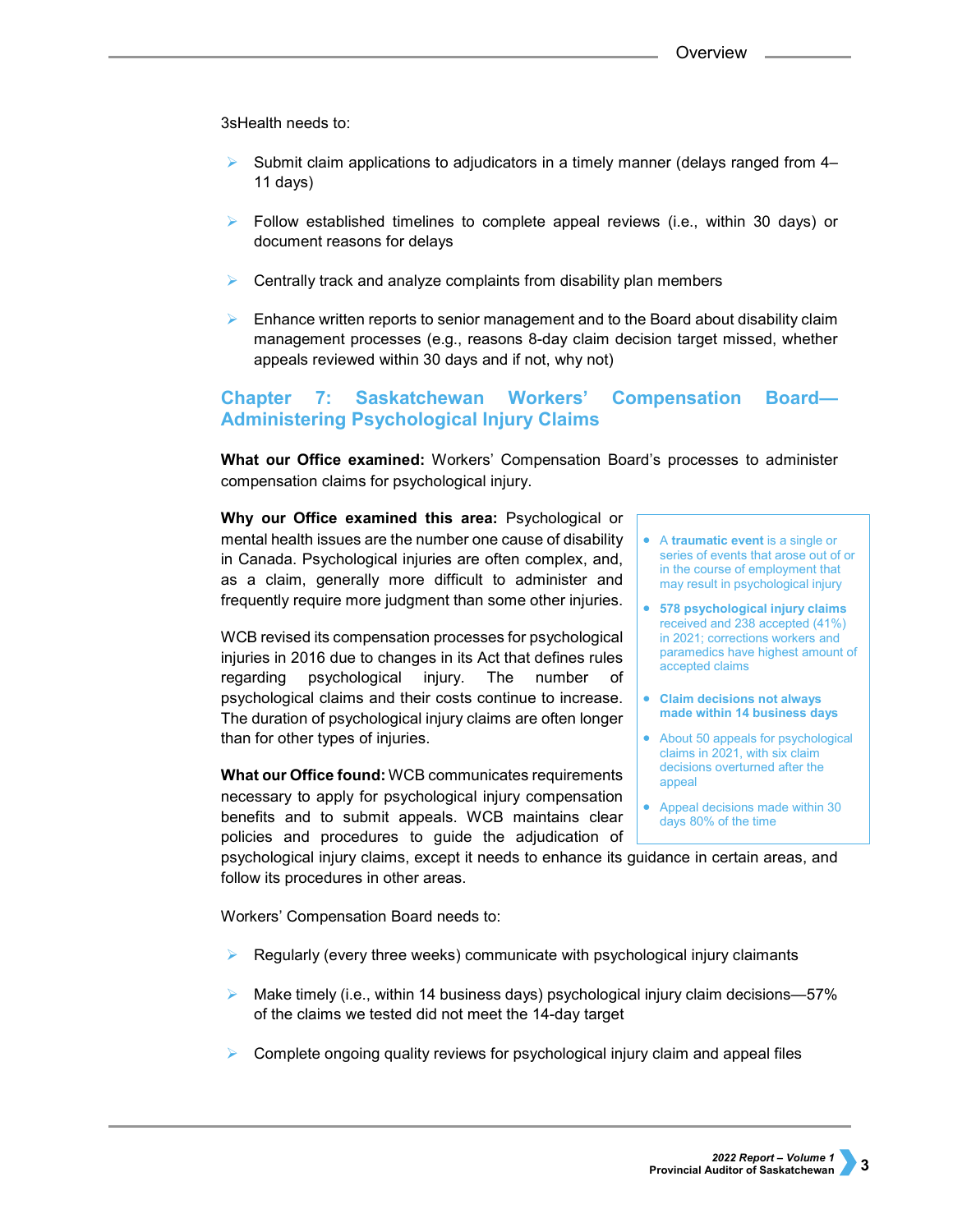$\triangleright$  Set formal quidance on what key information is needed for appeals; what to communicate for appeal outcomes; and what claim information to release to employers for appeals

Effective processes to administer psychological injury claims minimizes delays in injured workers receiving appropriate support to improve their mental health, and return to work.

## **Chapter 5: Saskatchewan Health Authority—Buying Goods and Services**

#### **What our Office examined:**

The Saskatchewan Health Authority's direct purchasing of goods and services over \$5,000.

#### **Why our Office examined this area:**

Ineffective purchasing processes increase the risk of the Authority not selecting the most suitable supplier or receiving the best value. In addition, unfair, non-transparent, or biased purchases, whether perceived or real, could damage the Authority's reputation.

- Purchases over \$75,000 go through a central purchasing department and get posted on the SaskTenders website
- **75% of public tenders did not have award details posted** on SaskTenders as required
- **34 out of 38 sole or single source purchases tested not justified**
- Delegation for signing authority not always followed (e.g., contracts, purchase orders)

### **What our Office found:** The Authority needs a more

centralized approach to purchasing goods and services to allow for appropriate storing of purchasing documents and to support better monitoring of staff's compliance with its purchasing policy. We found a number of areas where staff did not follow purchasing policies or the Authority could not provide purchasing support documentation.

The Saskatchewan Health Authority needs to:

- $\triangleright$  Follow its policies when purchasing goods or services over \$5,000 through single or sole source purchasing methods, including when using credit cards.
- When tendering, consistently evaluate suppliers, obtain conflict of interest declarations from staff involved, and properly communicate supplier award decisions.
- $\triangleright$  Properly authorize the initiation of purchases and the resulting contracts with suppliers.
- Establish a process to assess and track supplier performance.

## **Chapter 6: Saskatchewan Liquor and Gaming Authority—Regulating Locally Manufactured Craft Alcohol**

**What our Office examined:** Saskatchewan Liquor and Gaming Authority's regulation of the production and sale of locally manufactured craft alcohol.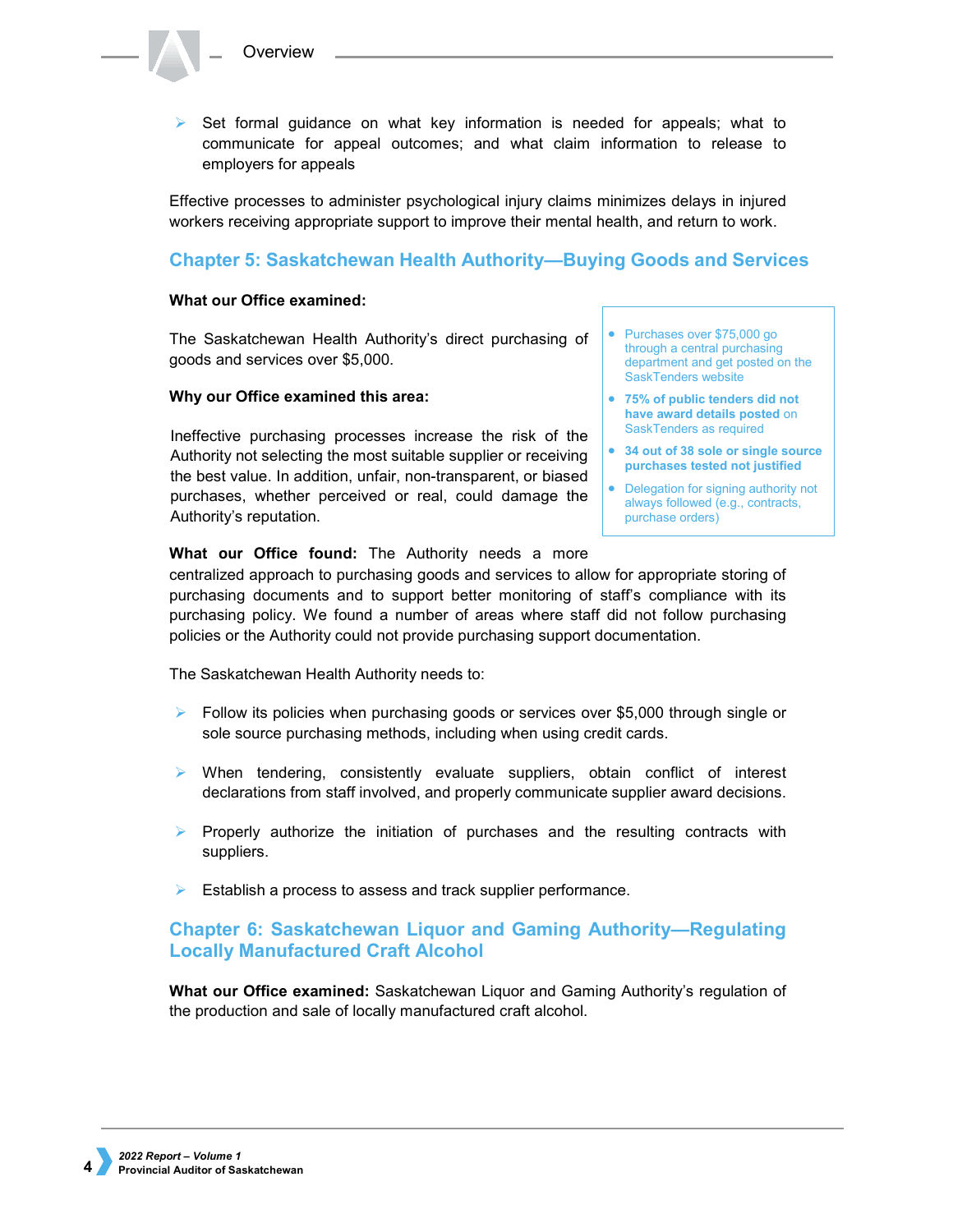**Why our Office examined this area:** Consumers are purchasing craft alcohol products more often with craft alcohol sales nearly doubling in 2020–21 compared to 2017–18. At November 2021, SLGA permitted 64 different craft alcohol producers in the province.

Effective regulation of craft alcohol production reduces the risk of the public consuming unsafe alcohol and alcohol inconsistent with labelling. As the regulator of beverage alcohol, SLGA must also treat craft alcohol producers consistently and fairly while ensuring it receives all and accurate production levy revenue.

• Producer permits expire after three years; four craft alcohol producers **operated without a valid permit** 

- SLGA completed 10 inspections and 24 pre-permit inspections in 12 months (compared to 64 craft alcohol producers in total)
- Lab test results for each alcohol product line required every two years
- At November 2021, at least **43 craft alcohol product lines required lab test results** (some nine months late)

**What our Office found:** SLGA needs to increase its regulatory oversight of craft alcohol producers. SLGA needs to:

- Obtain craft alcohol quality assurance results (lab tests) every two years as expected
- $\triangleright$  Use a risk-based approach to inspect craft alcohol producers and high-risk manufacturing areas, and to determine inspection frequency; SLGA had not inspected one producer in the past three years
- $\triangleright$  Renew craft alcohol permits prior to expiry
- Perform reasonability assessments of craft alcohol producers' monthly sales and production information to confirm permit compliance and accurate production levies

## **Chapter 8: Sun West School Division No. 207— Supporting Students' Completion of Grades 10–12 Distance Education**

### **What our Office examined:**

Sun West School Division No. 207's processes to support students to complete Grades 10–12 distance education courses through its Distance Learning Centre. For the 2020–21 school year, the Centre taught over 3,900 courses to more than 2,100 Grades 10–12 students.

### **Why our Office examined this area:**

Provincially, distance-education course registrations substantially increased in 2020–21 due to COVID-19. There were 13,000 Grades 10–12 students on average registered in distance education courses, which doubled (i.e., over 26,000) in 2021.

Sun West has the highest proportion of Grades 10–12 distance-education course registrations compared to the other individual distance education schools in the province. It is an entirely rural school division with no cities within its boundaries located in west central Saskatchewan with 42 schools including 18 Hutterite colony schools, and 24 others located in 19 different communities (e.g., Kindersley, Biggar).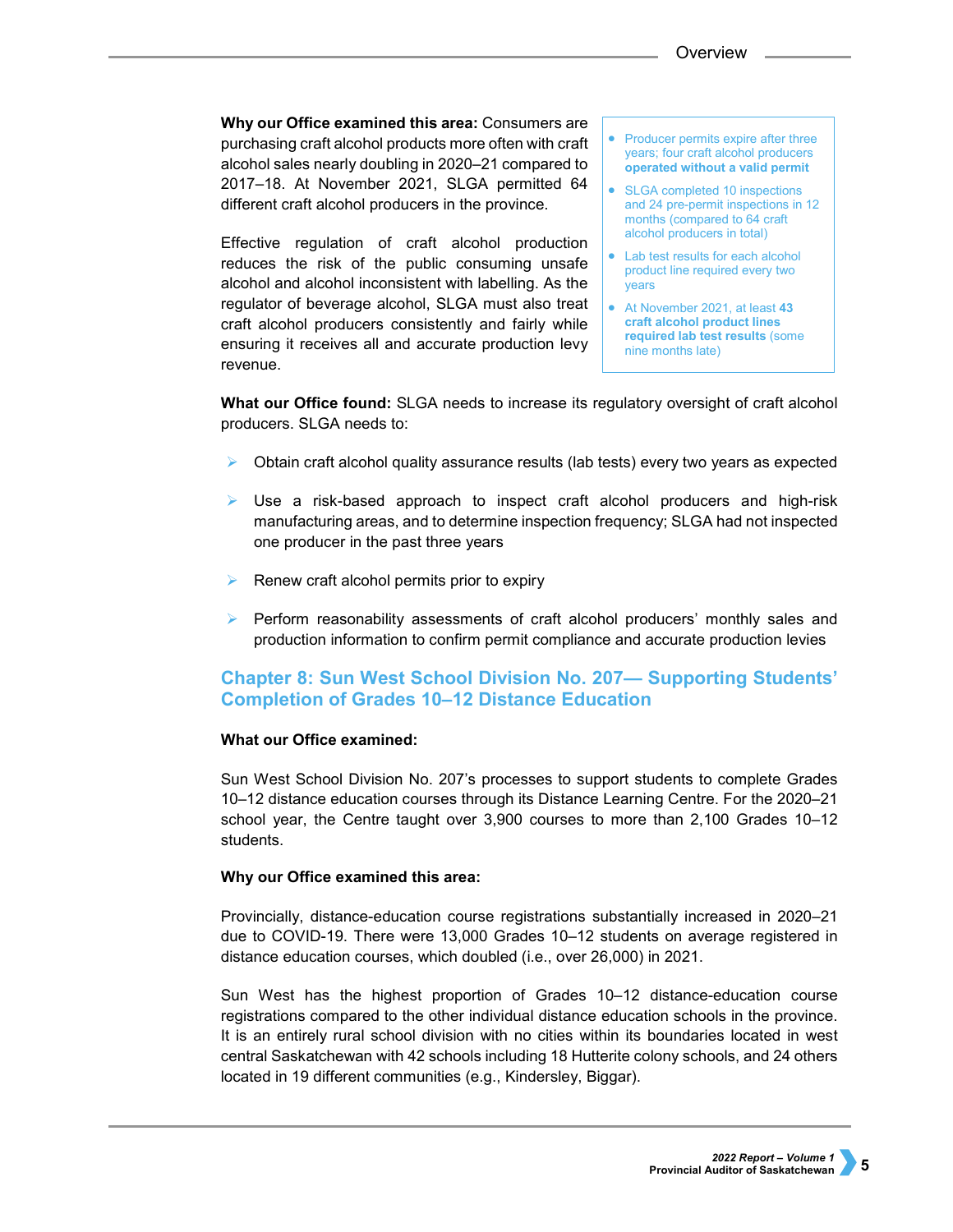Not having effective processes to support distance education students increases the likelihood of them not completing courses, which in turn may adversely affect graduation rates.

**What our Office found:** Sun West utilizes supports (e.g., orientation, course expectations, ongoing communication) to help students successfully complete distance education courses, but has a few areas to improve.

Sun West needs to:

- $\triangleright$  Improve its IT system to help monitor the timeliness of grading coursework to identify those teachers who are critically behind in grading
- Follow its student inactivity phasing process to engage students who are behind in coursework, and to help increase successful course completion
- $\triangleright$  Implement a course development policy that includes frequency of course reviews and updates
- Sun West has **2,100 students** in Grades 10–12 distance education courses
- **61% course completion rate** for all Sun West distance education students
- **31 staff** directly involved in online teaching
- Nine students tested did not receive phasing notification emails from teachers for inactivity, and did not complete their online course
- 60% of Sun West distance education students took only online courses (**no course completion target**); 23% took in-person and online (**90% course completion target compared to 76% actual course completion rate**)
- $\triangleright$  Establish a course completion-rate target for students learning solely online
- Analyze key information related to distance learning to identify trends, issues and improvements, and provide regular written reports to its Board
- $\triangleright$  Assess the need for ongoing, focused professional development for teachers educating students in a distance education environment

## **Chapter 4: Public Service Commission—Advancing Workplace Diversity and Inclusion in Ministries**

### **What our Office examined:**

The Public Service Commission's processes to advance workplace diversity and inclusion in ministries.

### **Why our Office examined this area:**

The Public Service Commission is the central human resource agency for 17 government ministries—over 11,000 employees work across these ministries. In 2020–21, the Commission had 300 full-time equivalent positions and spent \$33.2 million.

The Commission works closely with all ministries to support workplace diversity and inclusion, which can lead to greater innovation, employee retention and productivity, and ability to meet client needs.

- **Workplace diversity and inclusion** means taking steps to try to represent all people at all levels in the workforce
- Percentage of ministry **employees who report as disabled, Indigenous, or racialized are below the Commission's benchmarks**
- About 3.5% of ministry employees self-reported as disabled persons and 9.3% as Indigenous (Commission benchmarks are 22.2% and 14.0% respectively)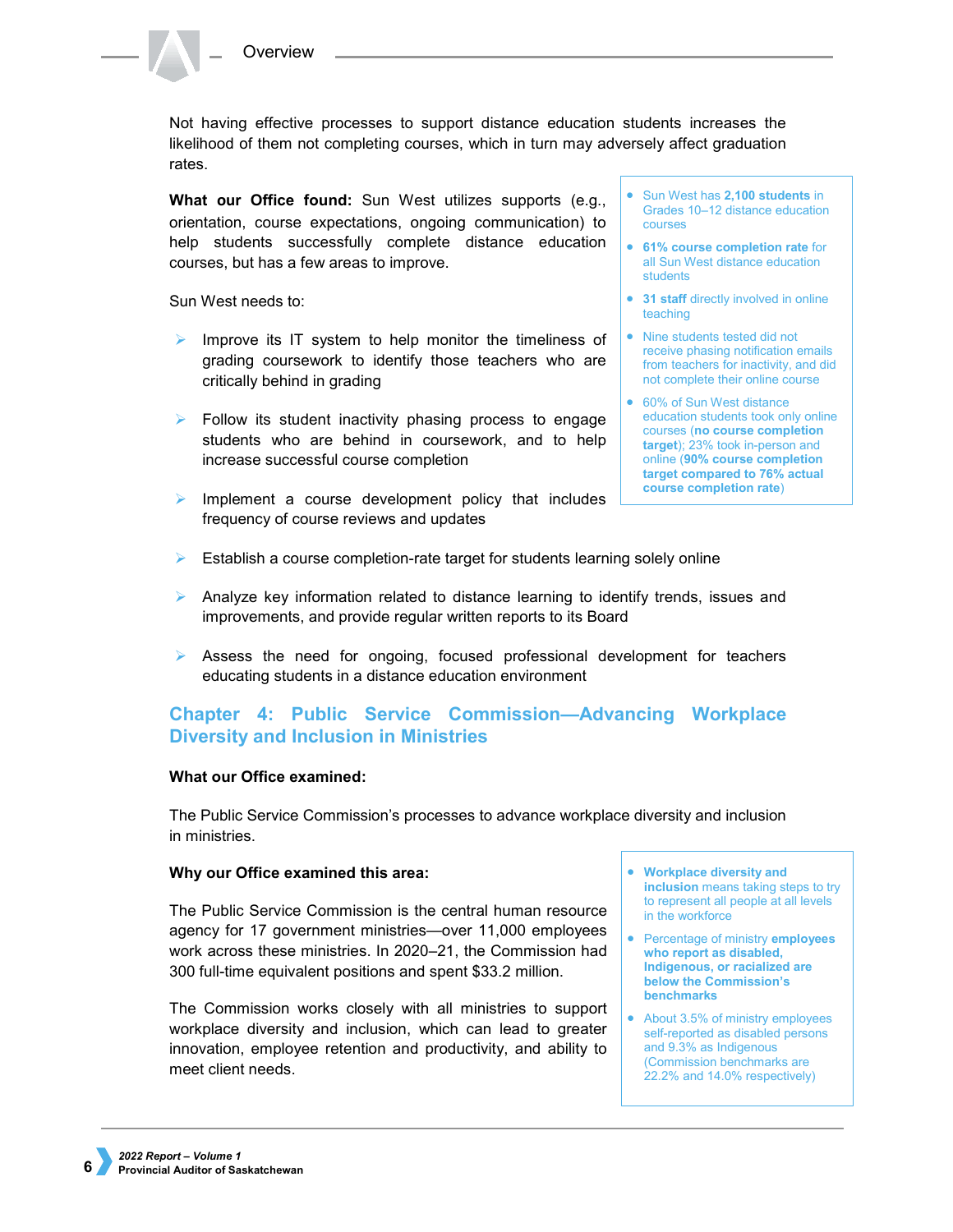A 2018 report showed many Canadians continue to experience labour force participation far below other nations, and the gaps show no sign of closing. For example, Indigenous people, disabled people, and racialized people face significant challenges. Leaders who address workplace diversity and inclusion recognize inequities and bias, as well as disrespect and marginalization in the workplace, and strive to eliminate related barriers to both employment and great client service.

**What our Office found:** The Commission set up a framework for collaborating with ministries to develop and maintain diversity and inclusion policies, goals, and strategies. However, the Commission needs to improve its measuring and tracking of whether ministries meet their established diversity and inclusion goals and, if not meeting, support them in devising strategies and plans to advance diverse and inclusive workplaces.

The Commission needs to:

- Modernize its policies and guidance for ministry managers to include all key diversity and inclusion concepts; its Employment Equity Policy was last revised in August 2000.
- Monitor ministries' inclusion plans and progress reports. The Commission did not require, and therefore did not receive, 13 of 17 ministry diversity and inclusion plans for 2021-22 (nine ministries did not have finalized plans).
- $\triangleright$  Establish clear indicators, measure and analyze relevant data, and then report progress toward achieving cross-ministerial diversity and inclusion goals.

#### $2.3<sub>1</sub>$ **Follow-Up Audits**

**Follow-up audits** assess the sufficiency of actions taken to address recommendations made in our past performance audits, and those made by the Standing Committees on Public Accounts and on Crown and Central Agencies from their review of our Reports.

Our Office systematically assesses the status of outstanding recommendations to determine whether agencies made recommended improvements. We do our first follow-up either two or three years after the initial audit, and every two or three years thereafter until the agency either implements the recommendations or we identify them as no longer relevant.

This Section of the Report includes the results of 19 follow-up audits.

Overall, agencies implemented less recommendations on an overall basis (42%) than our recent Report (*2021 Report – Volume 2*: 55%). The percentage of recommendations not implemented (at 18%) is similar to our past Report (*2021 Report – Volume 2*: 18%). The extent to which agencies implement recommendations demonstrates whether the recommendations reflect areas that are important to improve public sector management, and whether agencies act on them quick enough.

As evident from the table below, some agencies were successful in making substantive improvements in a relatively short period.

SGI implemented all four recommendations made in 2019 related to monitoring automated speed enforcement fines. SaskEnergy also implemented all three recommendations made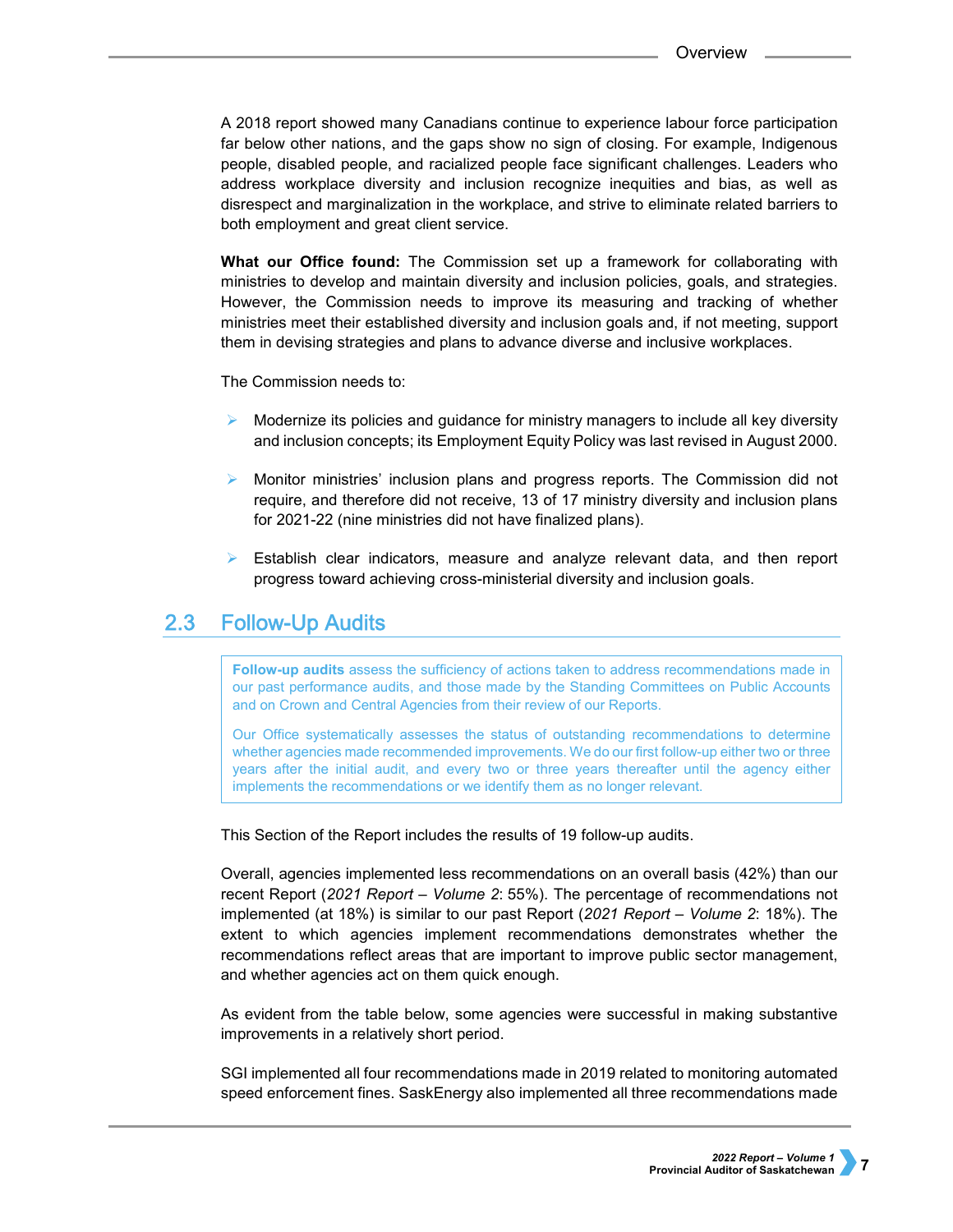in 2020 around keeping existing transmission pipelines operating safely. We were also pleased to see SaskPower fully implemented five of the seven recommendations we first made in 2018 in regards to maintaining above-ground assets used to distribute electricity. SaskPower implemented a broader strategy for managing its distribution assets. Adopting this strategy is changing how employees complete maintenance work and how senior management makes key maintenance decisions.

There are some agencies that have further work to do.

Stemming from our original 2017 audit of MRI services in Regina, the Saskatchewan Health Authority has not yet formally assessed the quality of MRI services that radiologists provide, but is in the process of developing a peer-review program to do so. Such a process will help confirm whether a patient receives an appropriate diagnosis.

Workers' Compensation Board is also undertaking a significant claims transformation process initiative that it expects will result in better coordination of injured workers' return to work. The initiative anticipates increased standardization, communication, and monitoring and should be complete by December 2025.

The following table summarizes the results of the 19 follow-up audits. It sets out the status of recommendations by agency, grouped by initial and subsequent follow-ups.

|                                                                                                                                        |                                         | <b>Status of Recommendations</b> |             |                          |                 |                       |
|----------------------------------------------------------------------------------------------------------------------------------------|-----------------------------------------|----------------------------------|-------------|--------------------------|-----------------|-----------------------|
| <b>Chapter Name</b>                                                                                                                    | <b>Related</b><br>Report <sup>A,B</sup> | Recommendations                  | Implemented | Implemented<br>Partially | Not Implemented | No Longer<br>Relevant |
| <b>Initial Follow-Ups</b>                                                                                                              |                                         |                                  |             |                          |                 |                       |
| Energy and Resources-Auditing Producer Returns<br>for Non-Renewable Resources                                                          | 2019 V1                                 | 5                                | 0           | 3                        | $\overline{2}$  | $\Omega$              |
| Financial and Consumer Affairs Authority-Regulating<br>Motor Vehicle Dealers to Protect Consumers                                      | 2020 V1                                 | 4                                | 2           | 1                        | 1               | $\Omega$              |
| Horizon School Division No. 205-Maintaining<br><b>Facilities</b>                                                                       | 2020 V1                                 | 5                                | 1           | 4                        | 0               | $\Omega$              |
| Northern Lights School Division No. 113-Purchasing<br>Goods and Services                                                               | 2021 V1                                 | 14                               | 0           | 8                        | 6               | $\Omega$              |
| SaskPower-Maintaining Above-Ground Assets Used<br>to Distribute Electricity                                                            | 2018 V2                                 | $\overline{7}$                   | 5           | 2                        | 0               | $\Omega$              |
| Saskatchewan Government Insurance-Monitoring<br><b>Automated Speed Enforcement Fines</b>                                               | 2019 V1                                 | 4                                | 4           | 0                        | 0               | $\Omega$              |
| Saskatchewan Health Authority-Preventing and<br>Controlling Hospital-Acquired Infections in the Regina<br>General and Pasqua Hospitals | 2018 V <sub>2</sub>                     | 4                                | 0           | $\overline{2}$           | $\overline{2}$  | 0                     |
| Saskatoon School Division No. 13-Supporting<br><b>Students with Intensive Needs</b>                                                    | 2018 V1                                 | 11                               | 6           | 5                        | $\Omega$        | 0                     |
| SaskEnergy-Keeping Existing Transmission<br>Pipelines Operating Safely                                                                 | 2020 V1                                 | 3                                | 3           | 0                        | 0               | $\Omega$              |
| Social Services—Monitoring Foster Families                                                                                             | 2020 V1                                 | 6                                | 2           | 4                        | 0               | 0                     |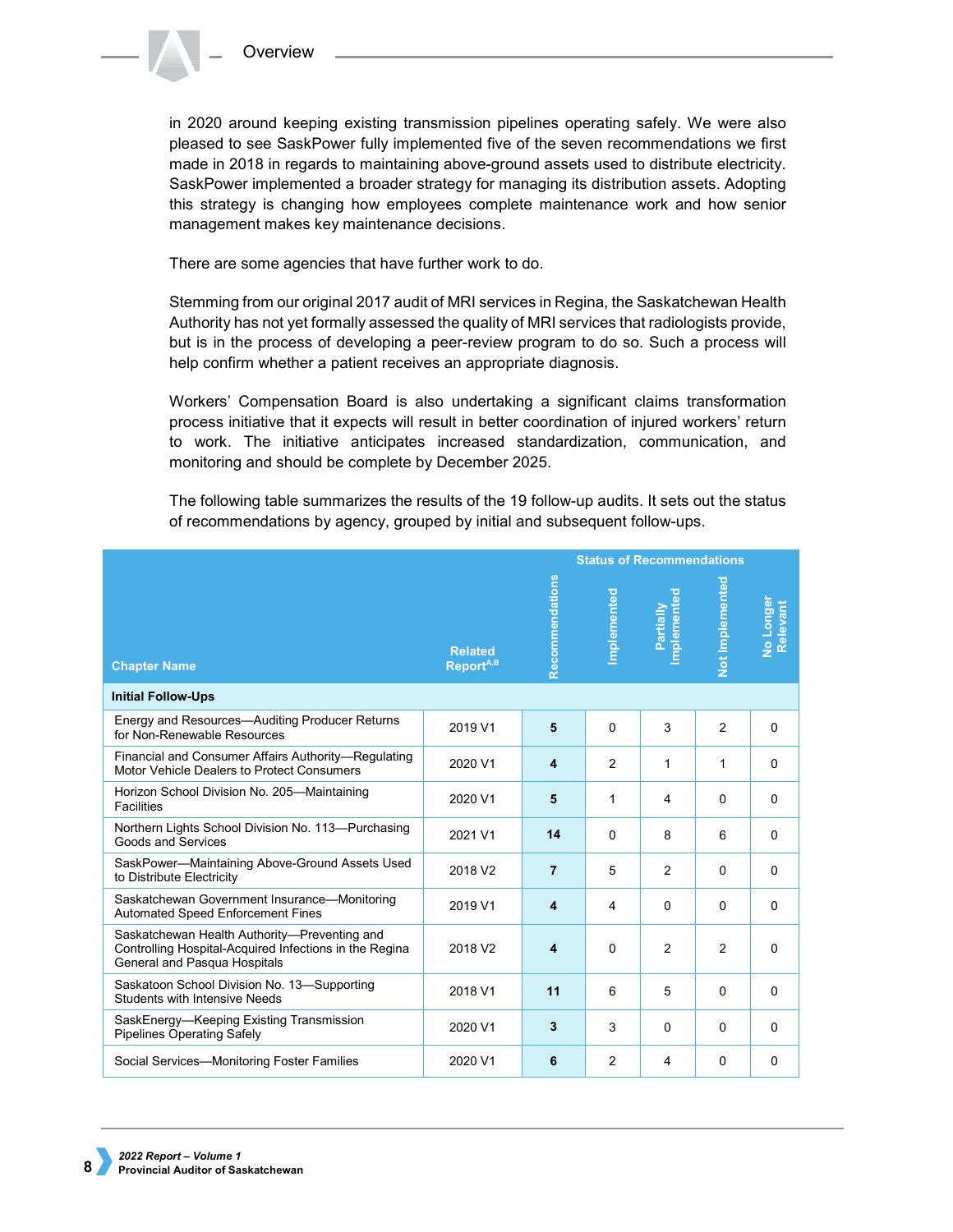|                                                                                                                               |                                                      | <b>Status of Recommendations</b> |                |                          |                 |                       |
|-------------------------------------------------------------------------------------------------------------------------------|------------------------------------------------------|----------------------------------|----------------|--------------------------|-----------------|-----------------------|
| <b>Chapter Name</b>                                                                                                           | <b>Related</b><br>Report <sup>A,B</sup>              | Recommendations                  | mplemented     | Implemented<br>Partially | Not Implemented | No Longer<br>Relevant |
| St. Paul's Roman Catholic Separate School Division<br>No. 20-Adapting Technology for Learning in<br><b>Elementary Schools</b> | 2019 V <sub>2</sub>                                  | 6                                | 5              | 1                        | 0               | $\Omega$              |
| <b>Initial Follow-Ups Subtotal</b>                                                                                            |                                                      | 69                               | 28             | 30                       | 11              | 0                     |
| % of Initial Follow-Ups Subtotal                                                                                              |                                                      |                                  | 41%            | 43%                      | 16%             | 0%                    |
| Subsequent Follow-Up Audits <sup>c</sup>                                                                                      |                                                      |                                  |                |                          |                 |                       |
| Environment-Regulating Landfills                                                                                              | 2013 V2<br>2015 V <sub>2</sub><br>2018 V1<br>2020 V1 | $\overline{2}$                   | $\overline{2}$ | 0                        | 0               | 0                     |
| Health—Detecting Inappropriate Physician Payments                                                                             | 2017 V1<br>2020 V1                                   | $\overline{2}$                   | $\Omega$       | 2                        | 0               | $\Omega$              |
| Modernizing Government Budgeting and Financial<br>Reporting                                                                   | 2013-Special<br>Report<br>2016 V1<br>2019 V1         | 3                                | 1              | 0                        | $\overline{2}$  | 0                     |
| Saskatchewan Government Insurance-Confirming<br>Only Qualified Drivers Remain Licensed                                        | 2016 V1<br>2018 V1<br>2020 V1                        | 1                                | 1              | 0                        | 0               | 0                     |
| Saskatchewan Health Authority-Delivering<br>Accessible and Responsive Ground Ambulance<br>Services in Southwest Saskatchewan  | 2016 V2<br>2019 V <sub>2</sub>                       | 6                                | 5              | 0                        | 1               | 0                     |
| Saskatchewan Health Authority-Efficient Use of<br>MRIs in Regina                                                              | 2017 V1<br>2020 V1                                   | 4                                | 1              | 3                        | $\Omega$        | $\Omega$              |
| Saskatchewan Health Authority-Medication<br>Management in Long-Term Care Facilities in<br>Kindersley and Surrounding Area     | 2014 V2<br>2017 V2<br>2020 V1                        | $\overline{2}$                   | $\mathfrak{p}$ | 0                        | 0               | 0                     |
| Saskatchewan Workers' Compensation Board-<br>Coordinating Injured Workers' Return to Work                                     | 2016 V2<br>2019 V2                                   | 6                                | 0              | 3                        | 3               | $\Omega$              |
| <b>Subsequent Follow-Ups Subtotal</b>                                                                                         |                                                      | 26                               | 12             | 8                        | 6               | 0                     |
| % of Subsequent Follow-Ups Subtotal                                                                                           |                                                      |                                  | 46%            | 31%                      | 23%             | <b>0%</b>             |
| <b>Overall Total</b>                                                                                                          |                                                      | 95                               | 40             | 38                       | 17              | 0                     |
| % of Overall Total                                                                                                            |                                                      |                                  | 42%            | 40%                      | 18%             | 0%                    |

Source: Compiled by the Provincial Auditor of Saskatchewan.<br><sup>A</sup> V—means Volume.

B The related Report reflects the report in which the Office first made the recommendation(s) (for initial follow-ups) and subsequent reports (for subsequent follow-ups).<br><sup>C</sup> For subsequent follow-ups, the number of recommendations is the number of outstanding recommendations that remained not implemented

after the previous follow-up audit.

#### $3.0$ **ACKNOWLEDGEMENTS**

Our Office always appreciates the cooperation from the staff and management of government agencies, along with their appointed auditors, in the completion of the work included in this Report. An extended thanks also to the various experts who shared their knowledge and advice.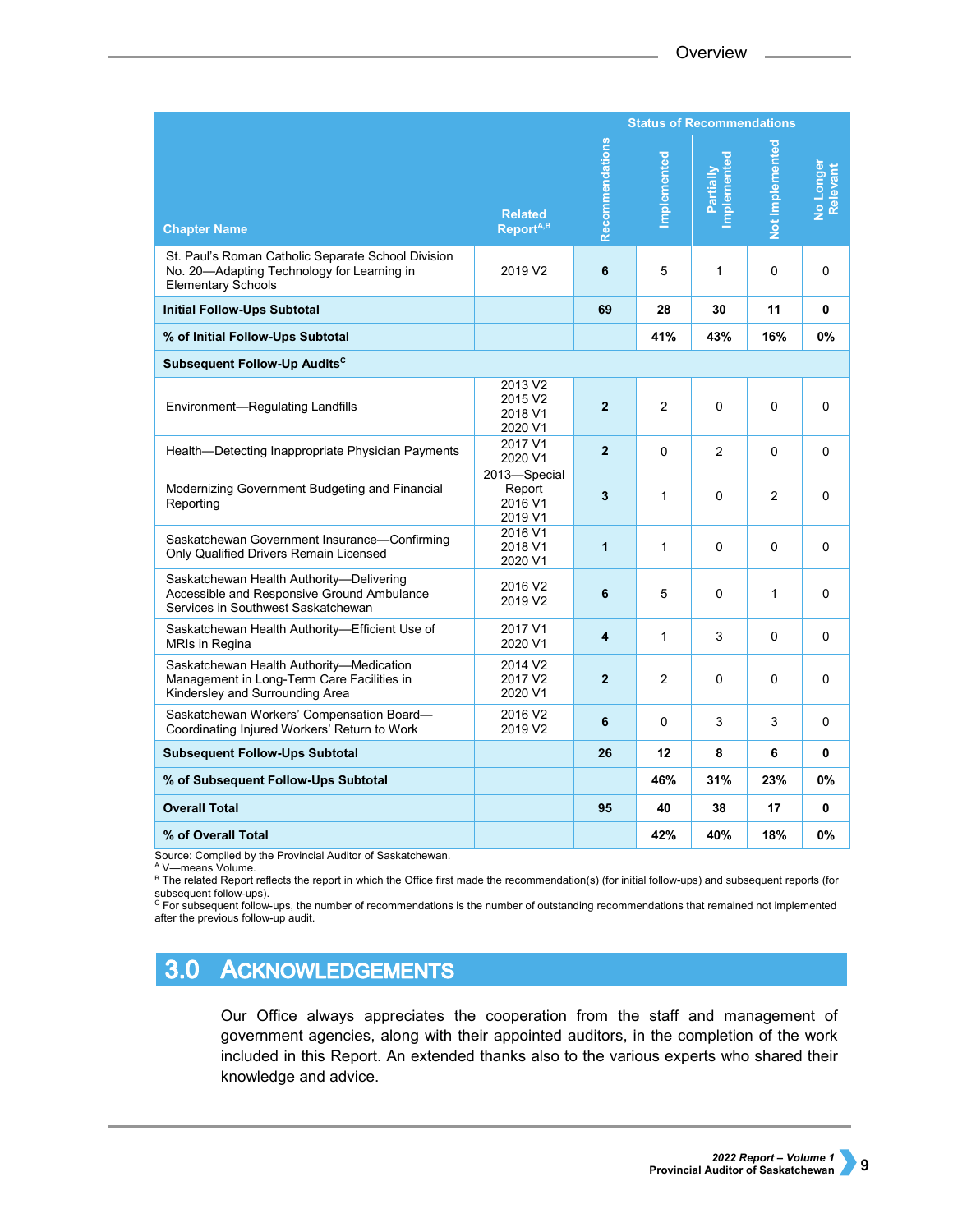We also appreciate the ongoing support of the all-party Standing Committees on Public Accounts and on Crown and Central Agencies, and acknowledge their dedication in helping to hold the Government to account. Our Office remains focused on serving the Legislative Assembly and the people of Saskatchewan.

As Provincial Auditor, I am honoured to lead the Office, and our team of professionals. I am truly proud of their diligence and commitment to quality work. Their unwavering professionalism helps us fulfill our mission—to promote accountability and better management by providing legislators and Saskatchewan residents with an independent assessment of the Government's use of public resources.

|                        | <b>Provincial Auditor Team</b> |                     |
|------------------------|--------------------------------|---------------------|
| Alison Wood            | Doreen Ninsiima Kasozi         | Lesia Lazurko       |
| Alla Shamrai           | <b>Emma Brezinski</b>          | Linda Klassen       |
| Amanda Iles            | <b>Glydel Canarez</b>          | Maro Ojaide         |
| Angel Matyjanka        | <b>Heather Tomlin</b>          | Mason Merriman      |
| Angèle Borys           | Jason Shaw                     | Maygen Ring         |
| Angie Kater            | Jason Wandy                    | Melanie Heebner     |
| <b>April Serink</b>    | Jeanie Kim                     | Melissa Yanyu       |
| <b>Belal Nabi</b>      | Jennifer Robertson             | Michelle Lindenbach |
| Betty Lam              | Jessica Carrier                | Nicole Dressler     |
| <b>Brooklyn Murray</b> | John Nodado                    | <b>Rahat Tahir</b>  |
| Candice Pattullo       | Jonathan Pituley               | Rosemarie Volk      |
| Carolyn O'Quinn        | Jordan McNaughton              | Rouzbeh Talebi      |
| Charlene Drotar        | Jordan Spitzke                 | Saad Warraich       |
| Chelsea MacDonald      | Kari Fiset                     | Sahar Tahir         |
| Cole Ellis             | Kathleen Berenik               | Selina Tam          |
| Dallas Monroe          | Kayla Forbes                   | Tara Kucher         |
| Dane Reimer            | <b>Kelly Deis</b>              | Tariq Ladha         |
| Dean Fischer           | Ken Yee                        | Tea Anaka           |
| Deann Dickin           | Kevin Wog                      | Trevor St. John     |
| Desirée L'Heureux      | Kim Lowe                       | Victor Schwab       |
| Dillon Zimmer          | Kim Mendoza                    |                     |
| Donna Hislop           | Kristen Young                  |                     |

#### $4.0$ **ABOUT THE OFFICE OF THE PROVINCIAL AUDITOR**

The Office of the Provincial Auditor is the external, independent auditor of the Government. *The Provincial Auditor Act* makes us responsible for auditing the Government of Saskatchewan and over 262 agencies.

Our Office promotes accountability and better management through our audit work and public reports along with our involvement with legislative committees charged with reviewing our Reports. We routinely examine the Government's administration of its programs and services.

Through *The Provincial Auditor Act*, the Provincial Auditor, the Office, and staff are independent from the Government.